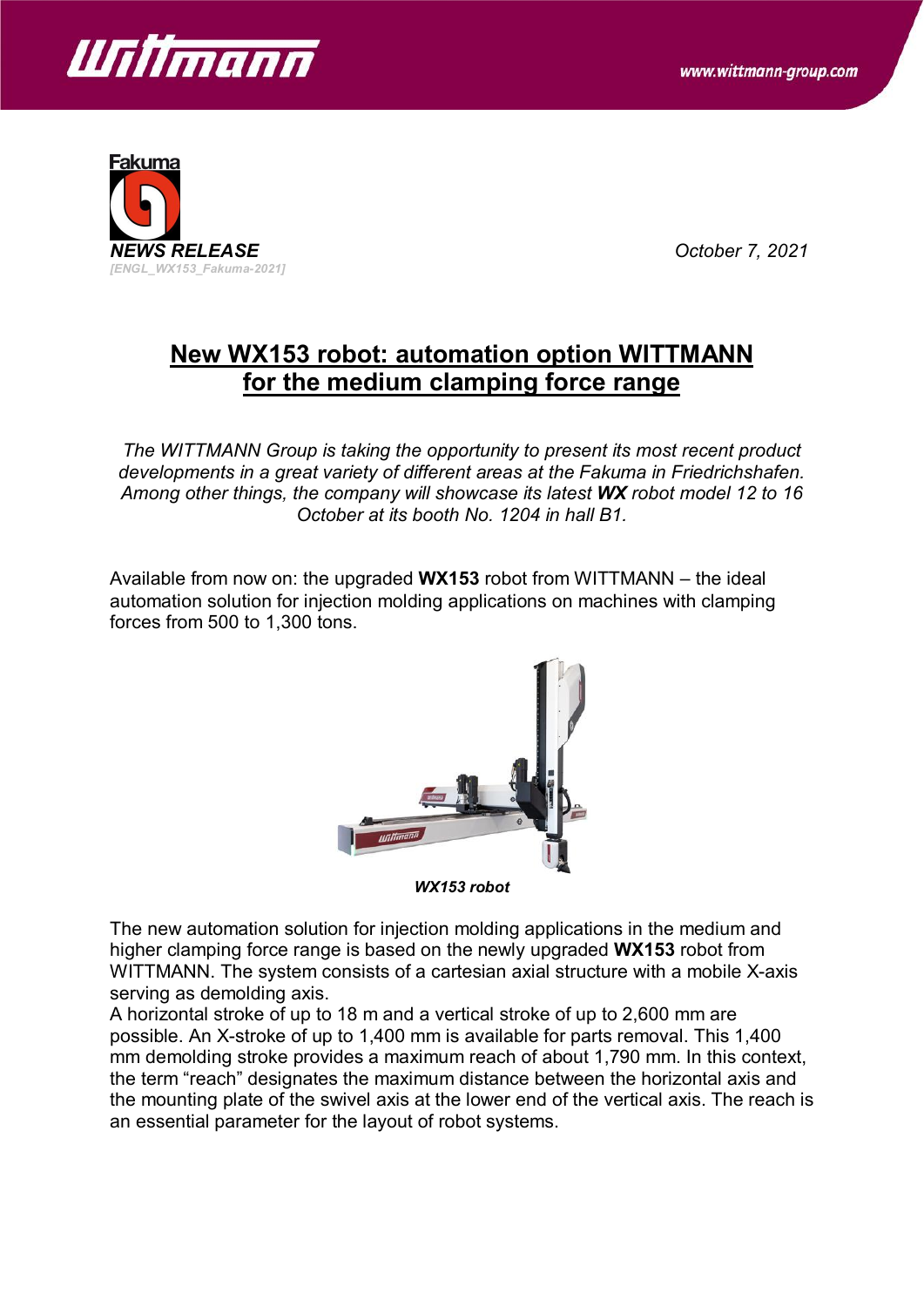



*This diagram very clearly illustrates the difference between the reach and the X-stroke*

Internal tubing and/or wiring in the vertical Y-tube, easily accessible lubrication points and the integrated control cabinet at the rear of the horizontal carrier are part of the **WX153** robot's standard equipment. The control cabinet has invariably its original dimensions regardless of the number of additional axes attached.

Three additional axes can be mounted to each robot at the end of its vertical axis to drive the removal gripper. Moreover, WITTMANN is able to build tandem robot solutions as well, that is, two traversing units acting together on the main carrier. Even in such cases, an add-on control cabinet can be dispensed with; so the space provided for it beside the injection molding machine can be used for any necessary auxiliaries other than automation equipment.

Various optimizations still enable the **WX153** to operate with a gripper weighing more than 20 kg even when using three (!) additional axes. Compared to the previous device concept, this equals a possible increase in weight by more than 30 %.

------------------------------

## **The WITTMANN Group**

The WITTMANN Group is a globally leading manufacturer of injection molding machines, robots and auxiliary equipment for processing a great variety of plasticizable materials – both plastic and non-plastic. The group of companies has its headquarters in Vienna, Austria and consists of two main divisions: WITTMANN BATTENFELD and WITTMANN. Following the principles of environmental protection, conservation of resources and circular economy, the WITTMANN Group engages in state-of-the-art process technology for maximum energy efficiency in injection molding, and in processing standard materials and materials with a high content of recyclates and renewable raw materials. The products of the WITTMANN Group are designed for horizontal and vertical integration into a Smart Factory and can be interlinked to form an intelligent production cell.

The companies of the group jointly operate eight production plants in five countries, and the additional sales companies at their 34 different locations are present in all major industrial markets around the world.